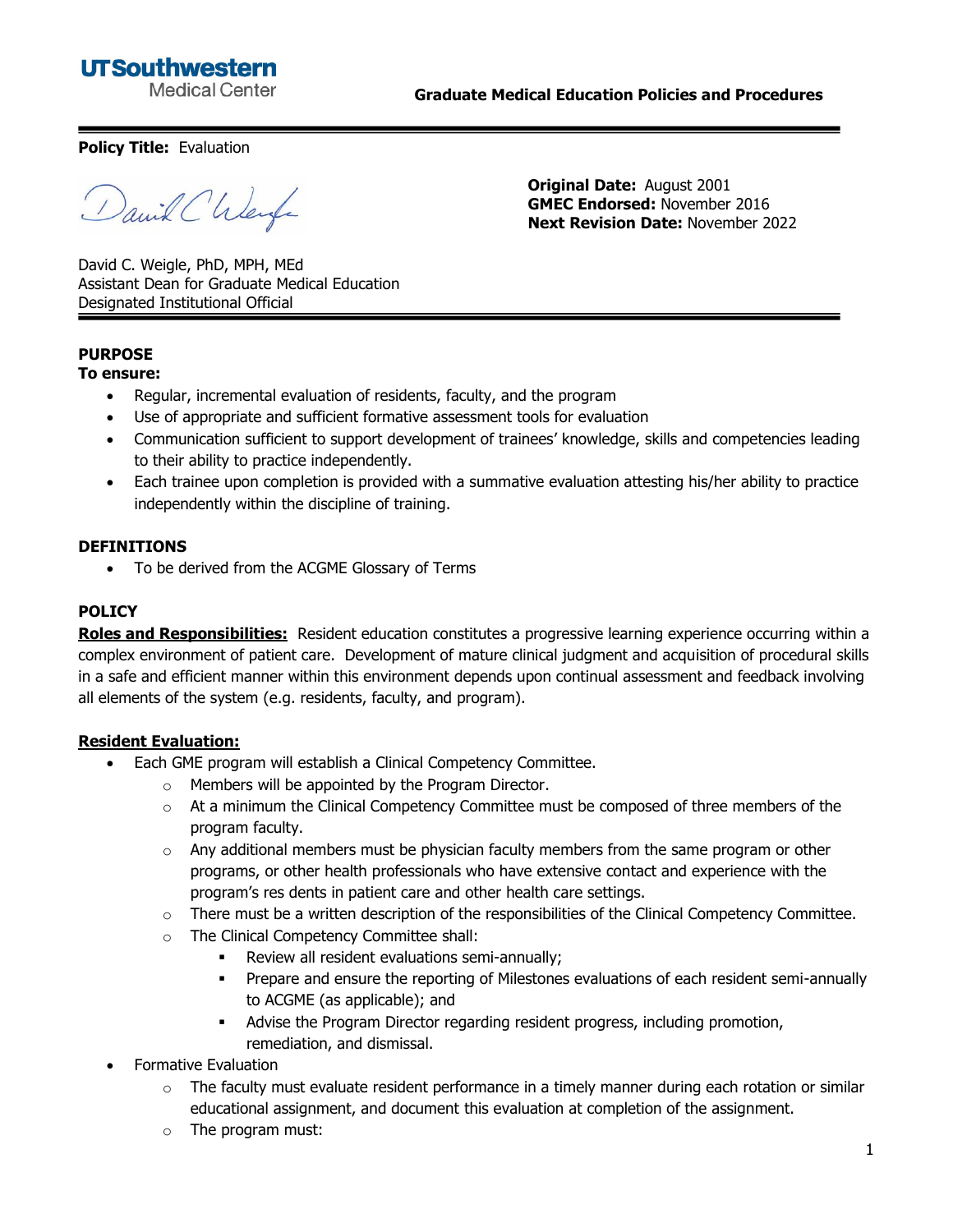**UTSouthwestern** 

**Medical Center** 

#### **Graduate Medical Education Policies and Procedures**

- **·** Provide objective assessments of competence in patient care and procedural skills, medical knowledge, practice-based learning and improvement, interpersonal and communication skills, professionalism, and systems-based practice based on the specialty-specific Milestones (as applicable);
- **•** Use multiple evaluators (e.g., faculty, peers, patients, self, and other professional staff);
- **•** Document progressive resident performance improvement appropriate to educational level; and
- Provide each resident with documented semiannual evaluation of performance with feedback.
- $\circ$  The evaluations of resident performance must be accessible for review by the resident. Programs are encouraged to create, complete, and maintain all evaluations in MedHub. Required evaluations must be maintained in MedHub.
- Summative Evaluation
	- $\circ$  The specialty-specific Milestones must be used as one of the tools (as applicable) to ensure residents are able to practice core professional activities without supervision upon completion of the program.
	- $\circ$  The Program Director must provide a summative evaluation for each resident upon completion of the program. This evaluation must:
		- **EXECOME 4 PART START IS 20 ATTLE 12 FORM ATTLE FORM FIGURE 10** FERGONG POST BECOME and must be accessible for review by the resident in accordance with institutional policy;
		- Document the resident's performance during the final period of education; and,
		- **•** Verify that the resident has demonstrated sufficient competence to enter proactice without direct supervision.

## **Faculty Evaluation:**

- At least annually, the program must evaluate faculty performance as it relates to the educational program.
- These evaluations should include a review of the faculty's clinical teaching abilities, commitment to the educational program, clinical knowledge, professionalism, and scholarly activities.
- This evaluation must include at least annual written confidential evaluation by the residents.

## **Program Evaluation and Improvement:**

- Each GME program will establish a Program Evaluation Committee.
	- o Members will be appointed by the Program Director.
	- $\circ$  At a minimum the Program Evaluation Committee must be composed of at least two members program faculty members and should include at least one resident.
	- $\circ$  There must be a written description of the responsibilities of the Program Evaluation Committee.
	- o The Program Evaluation Committee should participate actively in:
		- Planning, developing, implementing, and evaluating educational activities of the program;
		- **•** Reviewing and making recommendations for revision of competency-based curriculum goals and objectives;
		- Addressing areas of noncompliance with ACGME standards (or other standards as might be applicable); and.
		- **•** Reviewing the program annually using evaluations of faculty, residents, and others.
- The program, through the Program Evaluation Committee, must document formal, systematic evaluation of the curriculum at least annually, and is responsible for rendering a written, annual program evaluation. The program must monitor and track each of the following areas:
	- o Resident performance;